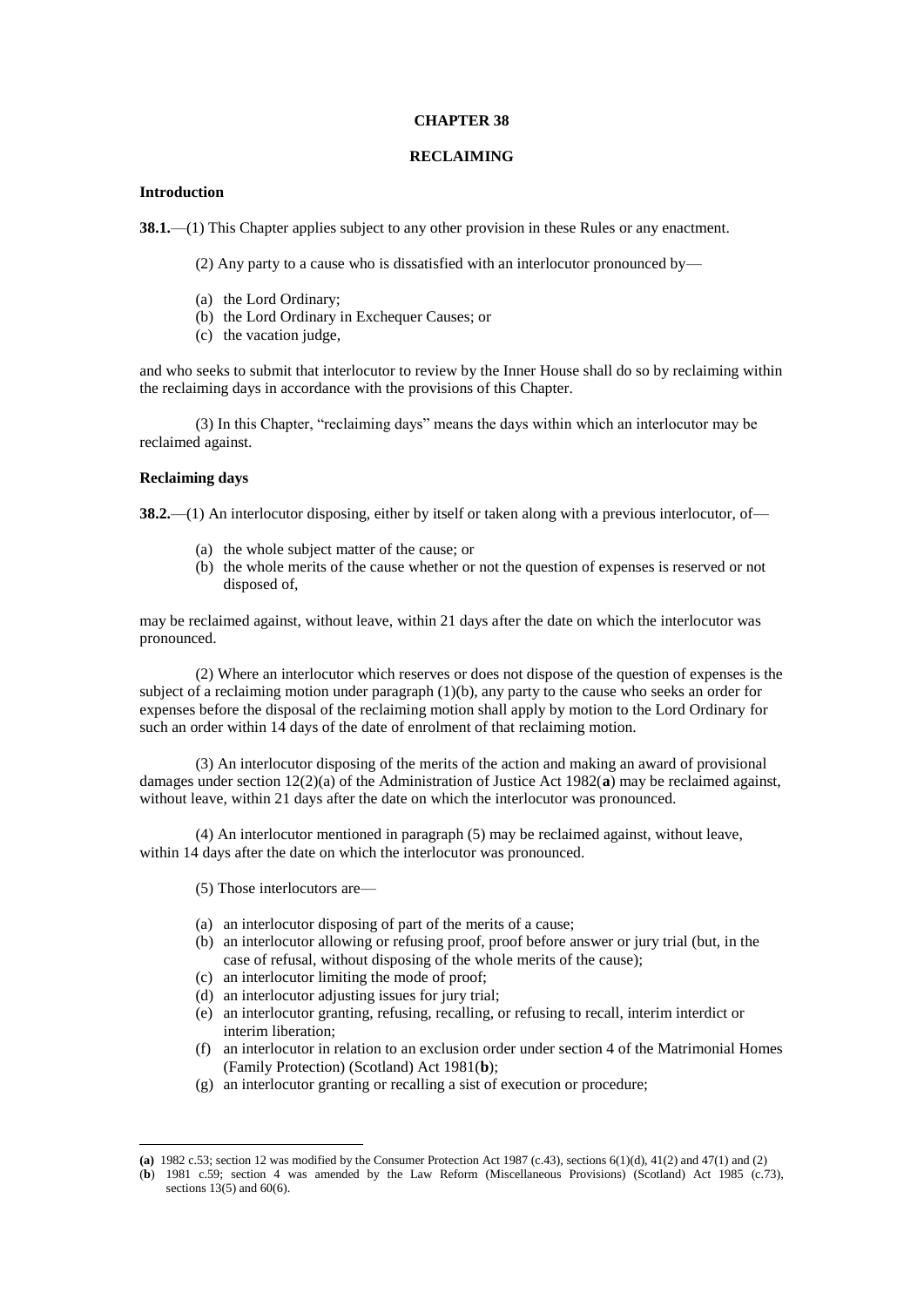- (h) an interlocutor loosing, restricting or recalling an arrestment or recalling in whole or in part an inhibition used on the dependence of an action or refusing to loose, restrict or recall such an arrestment or inhibition;
- (i) an interlocutor granting authority to move an arrested vessel or cargo;
- (j) an interlocutor deciding (other than in a summary trial) that a reference to the European Court should be made.

(6) An interlocutor (other than a decree in absence or an interlocutor mentioned in paragraph (2), (3) or (5) of this rule) may be reclaimed against, with leave, within 14 days after the date on which the interlocutor was pronounced.

#### **Leave to reclaim etc. in certain cases**

**38.3.**—(1) An interlocutor granting or refusing a motion for summary decree may be reclaimed against only with the leave of the Lord Ordinary within 14 days after the date on which the interlocutor was pronounced.

(2) In the application of section 103(3) of the Debtors (Scotland) Act 1987 (appeals on questions of law arising from making, variation or recall of time to pay directions)(**a**)—

- (a) leave to appeal shall be sought within 14 days after the date of the decision of the Lord Ordinary appealed against; and
- (b) an appeal shall be made by motion to the Inner House within 14 days after the date on which leave was granted.
- (3) An interlocutor, other than an interlocutor—
- (a) deciding whether to give permission (including the giving of permission either subject to conditions or only on particular grounds) for group proceedings to be brought under Chapter 26A (group procedure);
- (b) deciding whether to grant permission for the application to proceed under section 27B(1) of the Act of 1988(**b**) or an interlocutor determining the application, pronounced under Chapter 58 (applications for judicial review)(**c**),

may be reclaimed against only with the leave of the Lord Ordinary within 14 days after the date on which the interlocutor was pronounced.

(4) The decision of the Lord Ordinary on a note of objection to the report of the Auditor under rule 42.4(**d**) may be reclaimed against only with the leave of the Lord Ordinary within 7 days after the date on which the decision was made.

(5) An interlocutor granting or refusing a motion under rule 47.10(1) (appointing action to be a commercial action)(**e**) may be reclaimed against only with the leave of the commercial judge within 14 days after the date on which the interlocutor was pronounced.

(6) An interlocutor pronounced on the Commercial Roll, other than an interlocutor which makes such disposal as is mentioned in rule 38.2(1), may be reclaimed against only with the leave of the commercial judge within 14 days after the date on which the interlocutor was pronounced.

#### **Applications for leave to reclaim**

**38.4.**—(1) An application for leave to reclaim against an interlocutor shall be made by motion.

(2) A motion under paragraph (1) shall be brought—

1

<sup>(</sup>**a**) 1987 c.18.

<sup>(</sup>**b**) Section 27B was inserted by the Courts Reform (Scotland) Act 2014 (asp 18), section 89 and amended by S.I. 2015/700.

<sup>(</sup>**c**) Chapter 58 was substituted by S.S.I. 2015/228 and amended by S.S.I. 2017/200.

<sup>(</sup>**d**) Rule 42.4 was amended by S.I. 1996/1756.

<sup>(</sup>**e**) Rule 47.10 was substituted by S.I. 1994/2310.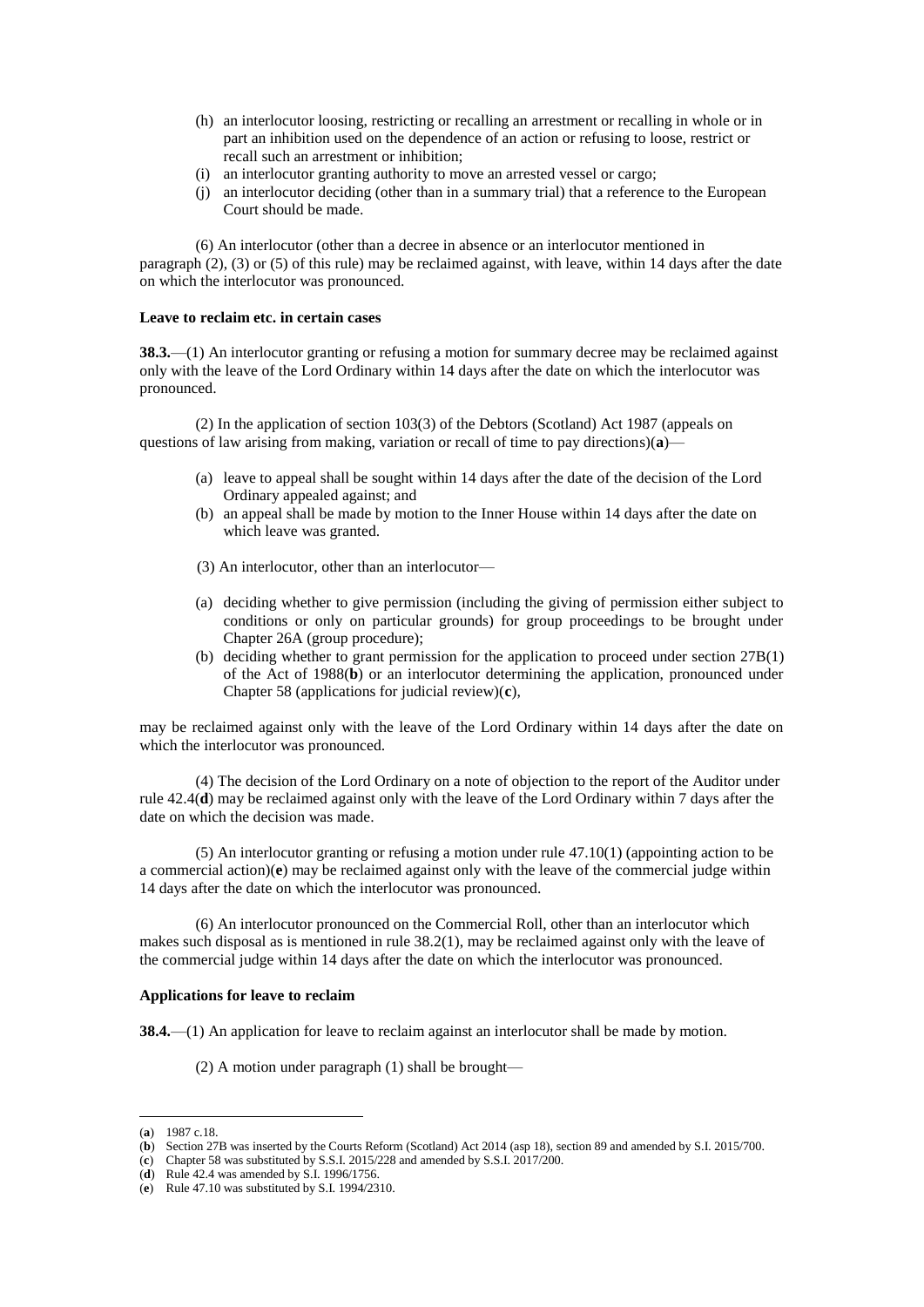- (a) before the Lord Ordinary who pronounced the interlocutor;
- (b) where that Lord Ordinary is, for whatever reason, unavailable, before another Lord Ordinary; or
- (c) before the vacation judge.

(3) Where a motion under paragraph (1) is brought before a judge under paragraph (2)(b) or (c), that judge shall—

- (a) continue the motion until the Lord Ordinary who pronounced the interlocutor is available; or
- (b) where the matter is of such urgency that a continuation would not be appropriate, grant or refuse leave, as the case may be.

(4) Any period during which a motion under paragraph (1) is continued by virtue of an order under paragraph  $(3)(a)$  shall not be taken into account in calculating the reclaiming days under rule 38.2(6) (reclaiming days and leave) or rule 38.3 (leave to reclaim etc. in certain cases).

(5) In granting leave to reclaim, the Lord Ordinary may impose such conditions, if any, as he thinks fit.

(6) The decision of the Lord Ordinary or the vacation judge to grant or refuse leave to reclaim shall be final and not subject to review.

(7) Leave to reclaim against an interlocutor shall not excuse obedience to or implement of the interlocutor unless by order of the Lord Ordinary, a procedural judge or the vacation judge.

## **Method of reclaiming**

**38.5.**—(1) A party who seeks to reclaim against an interlocutor shall mark a reclaiming motion by enrolling a motion for review in Form 38.5 before the expiry of the reclaiming days.

(2) On enrolling a motion for review under paragraph (1), the reclaimer shall lodge a reclaiming print in the form of a record which shall contain—

- (a) the whole pleadings and interlocutors in the cause;
- (b) where the reclaiming motion is directed at the refusal of the Lord Ordinary to allow the pleadings to be amended in terms of a minute of amendment and answers, the text of such minute and answers; and
- (c) where available, the opinion of the Lord Ordinary.

(3) A party who reclaims against an interlocutor adjusting issues for jury trial shall, on enrolling the motion for review—

- (a) lodge in process the issue or counter-issue proposed by him showing the amendment to the issues, as adjusted, sought to be made; and
- (b) send a copy of the issue or counter-issue, as the case may be, to every other party.

# **Effect of reclaiming**

**38.6.**—(1) Subject to paragraph (2), a reclaiming motion shall have the effect of submitting to the review of the Inner House all previous interlocutors of the Lord Ordinary or any interlocutor of the Lord Ordinary in a motion under rule 38.2(2), not only at the instance of the party reclaiming but also at the instance of any other party who appeared in the cause, and without the necessity of any counterreclaiming motion.

(2) Where an interlocutor, either by itself or taken along with a previous interlocutor, has disposed of the whole merits of the cause, a reclaiming motion against a subsequent interlocutor dealing with expenses shall have the effect of submitting to review only that interlocutor and any other interlocutor so far as it deals with expenses.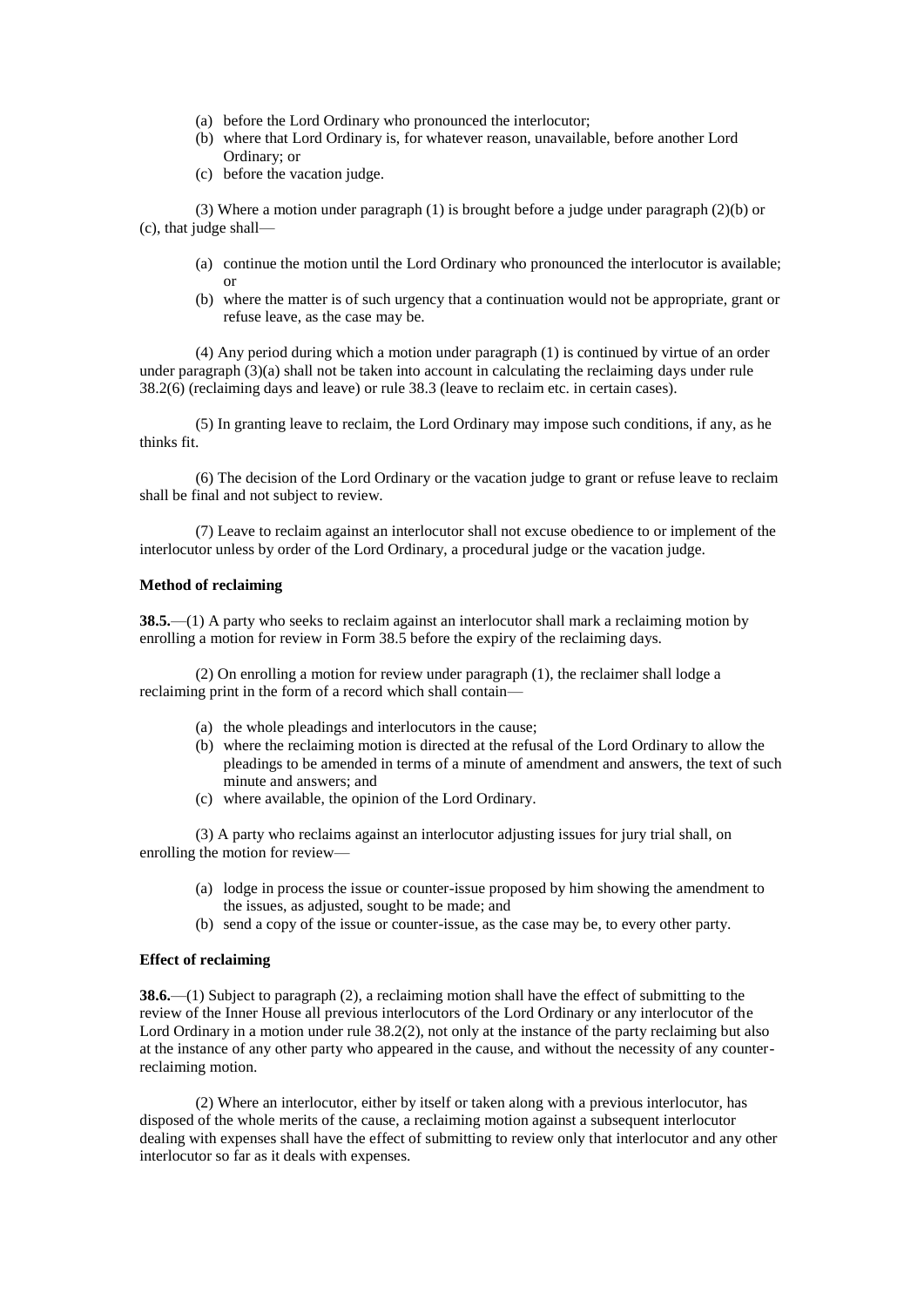(3) After a reclaiming motion has been enrolled, the reclaimer shall not be at liberty to withdraw it without the consent of the other parties who have appeared in the cause; and if he does not insist on the reclaiming motion, any other party may do so in the same way as if the motion had been enrolled at his instance.

(4) An unopposed motion by a party to refuse a reclaiming motion shall be treated as if all parties consented to it.

(5) Where an interlocutor contains an award of residence, contact or aliment, the marking of a reclaiming motion shall not excuse obedience to or implement of the award of residence, contact or aliment, as the case may be, unless by order of the court.

### **Effect of extracted interlocutor**

**38.7.** Review by the Inner House of an interlocutor shall not be prevented by reason only that extract has been issued before the expiry of the reclaiming days.

## **Appeals treated as reclaiming motions**

**38.8.** In respect of the following appeals, the rules in this Chapter shall apply to those appeals as they apply to reclaiming—

- (a) an appeal from a decision of the Lord Ordinary under section 6 of and Article 37 or 41 of the convention in Schedule 1 or 3C to, the Civil Jurisdiction and Judgments Act 1982 (appeals in relation to decisions on enforcement)(**a**); and
- (b) an appeal from a decision of the Lord Ordinary under section 6A of the Civil Jurisdiction and Judgments Act 1982 and Article 44 and Annex IV to the Lugano Convention, as defined in rule 62.26(2) (application and interpretation of Part V of Chapter 62(**b**) of these Rules); and
- (c) an appeal from a decision of the Lord Ordinary under section 103(3) of the Debtors (Scotland) Act 1987 (appeals on questions of law)(**c**).
- (d) an appeal from a decision of the Lord Ordinary concerning permission to proceed in petitions for judicial review under section 27D of the Act of 1988 (appeal following oral hearings).

### **Reclaiming against decree by default**

**38.9.**—(1) Where decree by default has been granted against a party in respect of his failure to lodge a step of process or other document, a motion for review by that party of the interlocutor granting such decree shall be refused unless the document is lodged on or before the date on which the motion is enrolled.

(2) A decree by default may, if reclaimed against, be recalled on such conditions, if any, as to expenses or otherwise as the court thinks fit.

### **Reclaiming out of time**

**38.10.**—(1) In a case of mistake or inadvertence, a procedural judge may, on an application made in accordance with paragraph (2), allow a motion for review to be received outwith the reclaiming days and to proceed out of time on such conditions as to expenses or otherwise as the judge thinks fit.

(2) An application under paragraph (1) shall be made by motion included in the motion for review made under rule 38.5(1).

1

<sup>(</sup>**a**) 1982 c.27. Section 6 was amended by the Civil Jurisdiction and Judgments Act 1991 (c.12), Schedule 2, paragraph 3(b). Schedule 1 was substituted by S.I. 1990/2591 and Schedule 3C was inserted by section 1(3) of the Act of 1991.

<sup>(</sup>**b**) Section 6A of the Civil Jurisdiction and Judgments Act 1982 was inserted by regulation 7(3) of the Civil Jurisdiction and Judgments Regulations 2009 (S.I. 2009/3131). The definition of "the Lugano Convention" was inserted into rule 62.26(2) by S.S.I. 2009/450.

<sup>(</sup>**c**) 1987 c.18.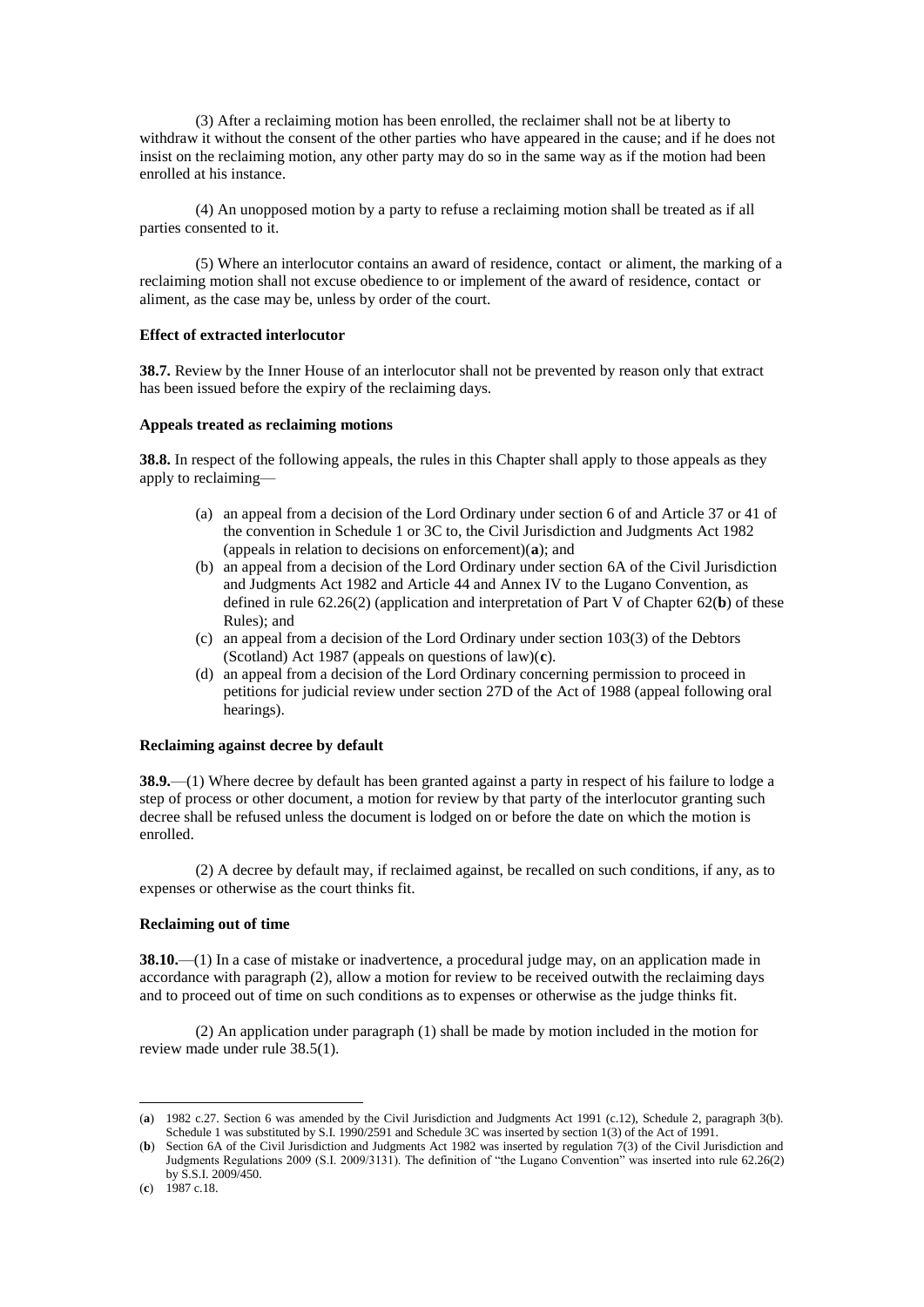### **Urgent disposal of reclaiming motion**

**38.11.**—(1) Where the reclaimer seeks urgent disposal of a reclaiming motion, he shall include in his motion under rule 38.5(1) either the words "and for urgent disposal on the Summar Roll" or the words "and for urgent disposal in the Single Bills".

(2) Where a respondent seeks urgent disposal of a reclaiming motion, he shall, within the period allowed for opposing the motion, endorse on the motion of the reclaimer under rule 38.5(1), or send by post or facsimile transmission a notice of opposition in Form 23.4 including the words "The respondent (*name*) seeks urgent disposal on the Summar Roll" or the words "The respondent (*name*) seeks urgent disposal in the Single Bills", as the case may be.

(3) The entry in the rolls in respect of the motion for urgent disposal shall be starred; and the motion shall call before a procedural judge.

(4) At the hearing of the motion, the parties shall provide the procedural judge with an assessment of the likely duration of the hearing to determine the reclaiming motion.

- (5) The procedural judge may—
- (a) grant the motion for urgent disposal and either appoint the reclaiming motion to the Summar Roll for a hearing or direct that the reclaiming motion be heard in the Single Bills; or
- (b) refuse the motion for urgent disposal.

(6) Where the procedural judge grants the motion for urgent disposal, he may make such order as to the future timetabling of, and procedure in, the reclaiming motion as he thinks fit.

(7) Rules 38.12 to 38.16 shall apply to a reclaiming motion in respect of which the procedural judge has granted a motion for urgent disposal only to the extent that he so directs.

### **Required application of certain reclaiming motions for urgent disposal**

**38.11A.** Where a party reclaims against an interlocutor in relation to an order under section 11(1) of the Children (Scotland) Act 1995, the reclaimer shall seek urgent disposal of the reclaiming motion under rule 38.11(1).

# **Objections to the competency of reclaiming**

**38.12.**—(1) Any party other than the reclaimer may object to the competency of a reclaiming motion  $by-$ 

- (a) lodging in process; and
- (b) serving on the reclaimer,

a note of objection in Form 38.12.

(2) Where the Deputy Principal Clerk considers that a reclaiming motion may be incompetent he may (whether or not any party has lodged and served a note of objection under paragraph (1)) refer the question of competency to a procedural judge.

(3) Where the Deputy Principal Clerk refers a question of competency, he shall intimate to the parties the grounds on which he considers that question of competency arises.

(4) A note of objection may be lodged, and the Deputy Principal Clerk may refer a question of competency, only in the period of 14 days after the date on which the reclaiming motion was marked.

(5) Where a note of objection is lodged, or the Deputy Principal Clerk has referred a question of competency, the Keeper of the Rolls shall—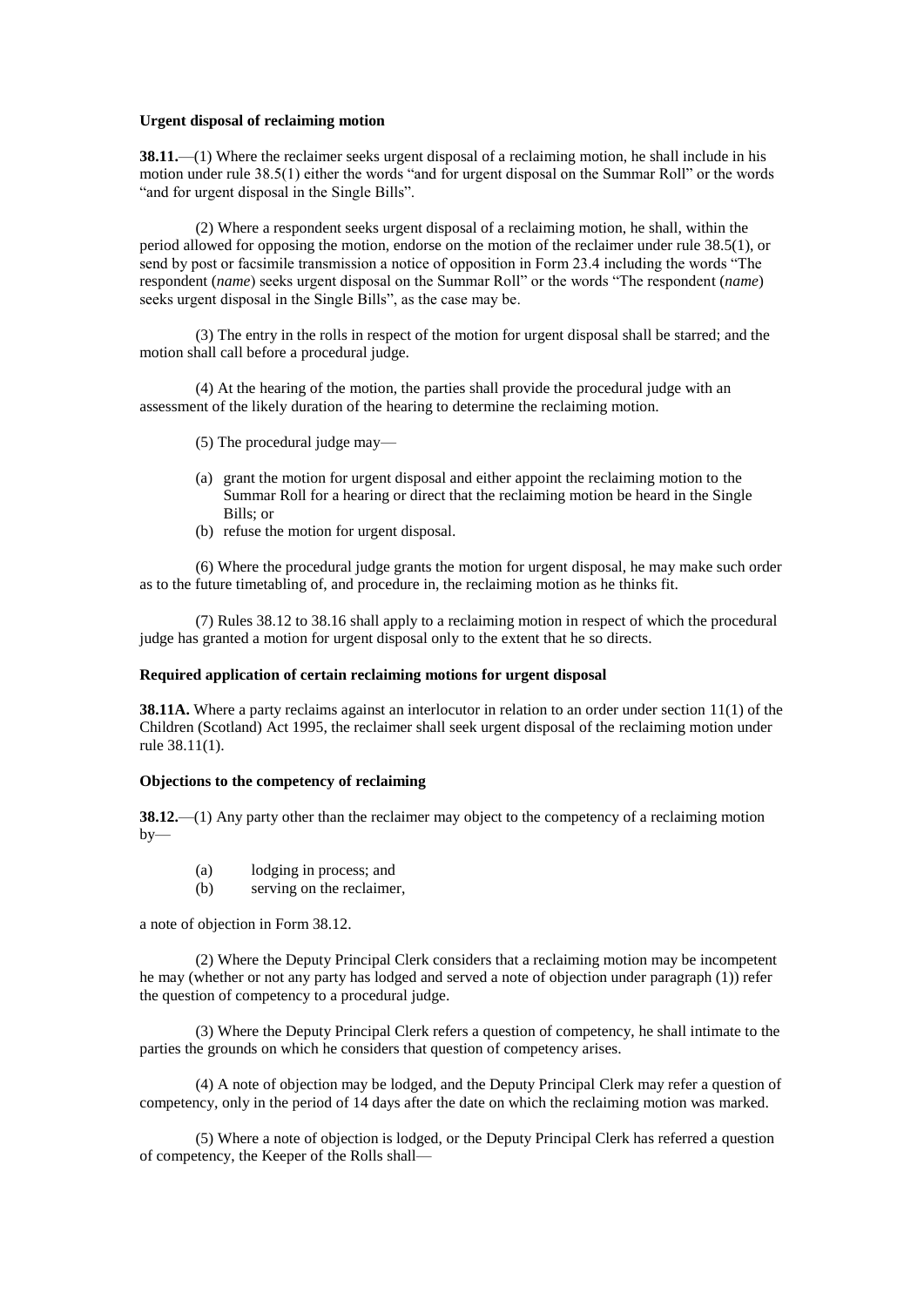- (a) allocate a diet for a hearing before a procedural judge; and
- (b) intimate the date and time of that diet to the parties.

(6) Each party shall, within the period of 14 days after the date on which a note of objection is lodged or a question of competency is referred by the Deputy Principal Clerk—

- (a) lodge in process; and
- (b) serve on the other party,

a note of argument giving fair notice of the submissions which the party intends to make as to competency.

(7) At the hearing allocated under paragraph (5), the procedural judge may—

- (a) refuse the reclaiming motion as incompetent;
- (b) direct that the reclaiming motion is to proceed as if the note of objection had not been lodged or the question not been referred, whether under reservation of the question of competency or having found the reclaiming motion to be competent; or
- (c) refer the question of competency to a bench of three or more judges;

and he may make such order as to expenses or otherwise as he thinks fit.

(8) Where a procedural judge refers a question of competency under paragraph  $(7)(c)$ , the cause shall be put out for a hearing in the Single Bills before a Division of the Inner House comprising three or more judges.

- (9) At the hearing in the Single Bills arranged under paragraph (8), the Inner House may—
- (a) dispose of the objection to competency;
- (b) appoint the cause to the Summar Roll for a hearing on the objection;
- (c) reserve the objection until grounds of appeal have been lodged and order such grounds to be lodged;
- (d) reserve the objection for hearing with the merits.

Timetable in reclaiming motion

**38.13.**—(1) The Keeper of the Rolls shall—

- (a) issue a timetable in Form 38.13, calculated by reference to such periods as are specified in this Chapter and such other periods as may be specified from time to time by the Lord President, stating the date by which the parties shall comply with the procedural steps listed in paragraph (2) and the date and time of the hearing allocated in terms of subparagraph (b) of this paragraph; and
- (b) allocate a diet for a procedural hearing in relation to the reclaiming motion, to follow on completion of the procedural steps listed in paragraph (2).
- (2) The procedural steps are—
- (a) the lodging of grounds of appeal and answers;
- (b) the lodging of any appendices to the reclaiming print or, as the case may be, the giving of intimation that the reclaimer does not intend to lodge any appendices;
- (c) the lodging of notes of argument; and
- (d) the lodging of estimates of the length of any hearing on the Summar Roll or in the Single Bills which is required to dispose of the reclaiming motion.
- (3) The Keeper of the Rolls shall take the steps mentioned in paragraph (1)—
- (a) where no note of objection has been lodged and no question of competency has been referred by the Deputy Principal Clerk within the period mentioned in rule 38.12(4), within 7 days of the expiry of that period;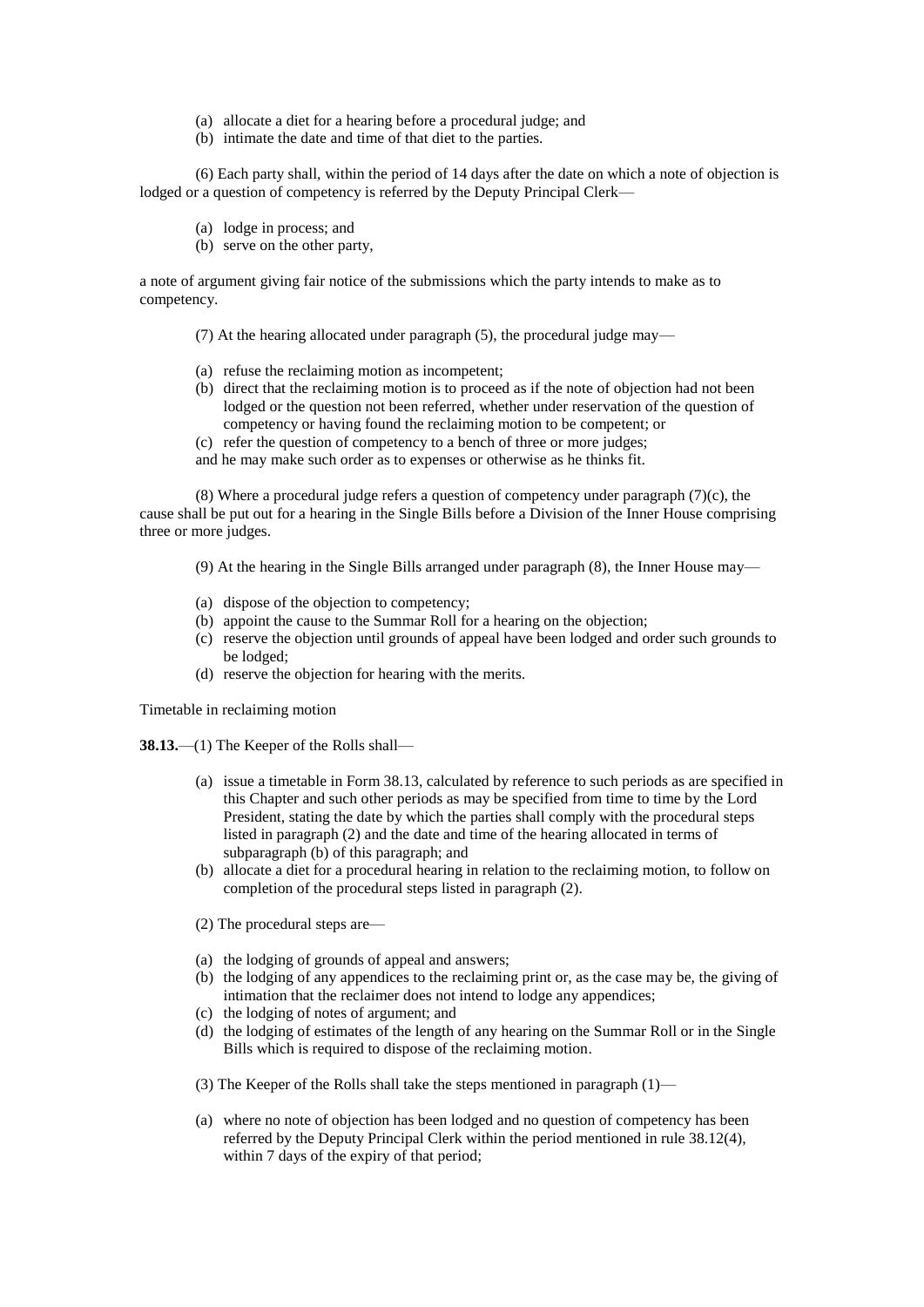- (b) where a procedural judge has made a direction under rule  $38.12(7)(b)$ , within 7 days after the date that direction was made; or
- (c) where a question of competency has been referred to a bench of three or more judges and—
	- (i) an interlocutor has been pronounced sustaining the competency of the reclaiming motion under rule 38.12(9)(a) or following a Summar Roll hearing under rule 38.12(9)(b), or
	- (ii) an interlocutor has been pronounced under rule  $38.12(9)(c)$  or (d),
- within 7 days after the date of that interlocutor.

### **Sist or variation of timetable in reclaiming motion**

**38.14.**—(1) A reclaiming motion may be sisted or the timetable may be varied on the application by motion of any party.

- (2) An application under paragraph (1) shall be—
- (a) placed before a procedural judge; and
- (b) granted only on special cause shown.
- (3) The procedural judge before whom an application under paragraph (1) is placed may—
- (a) determine the application;
- (b) refer the application to a bench of three or more judges; or
- (c) make such other order as he thinks fit to secure the expeditious disposal of the reclaiming motion.
- (4) Where the timetable is varied, the Keeper of the Rolls may —
- (a) discharge the procedural hearing fixed under rule  $38.13(1)(b)$ ;
- (b) fix a date for a procedural hearing; and
- (c) issue a revised timetable in Form 38.13.

(5) Upon recall of a sist, the Keeper of the Rolls may —

- (a) fix a date for a procedural hearing; and
- (b) issue a revised timetable in Form 38.13.

# **Failure to comply with timetable in reclaiming motion**

**38.15.**—(1) Where a party fails to comply with the timetable, the Keeper may, whether on the motion of a party or otherwise, put the reclaiming motion out for a hearing before a procedural judge.

- (2) At a hearing under paragraph (1), the procedural judge may—
- (a) in any case where the reclaimer or a respondent fails to comply with the timetable, make such order as he thinks fit to secure the expeditious disposal of the reclaiming motion;
- (b) in particular, where the reclaimer fails to comply with the timetable, refuse the reclaiming motion; or
- (c) in particular, where a sole respondent fails or all respondents fail to comply with the timetable, grant the reclaiming motion.

### **Procedural hearing in reclaiming motion**

**38.16.**—(1) At the procedural hearing fixed under rules  $38.13(1)(b)$  or  $38.14(4)(b)$  or  $(5)(a)$ , the procedural judge shall ascertain, so far as reasonably practicable, the state of preparation of the parties.

(2) The procedural judge may—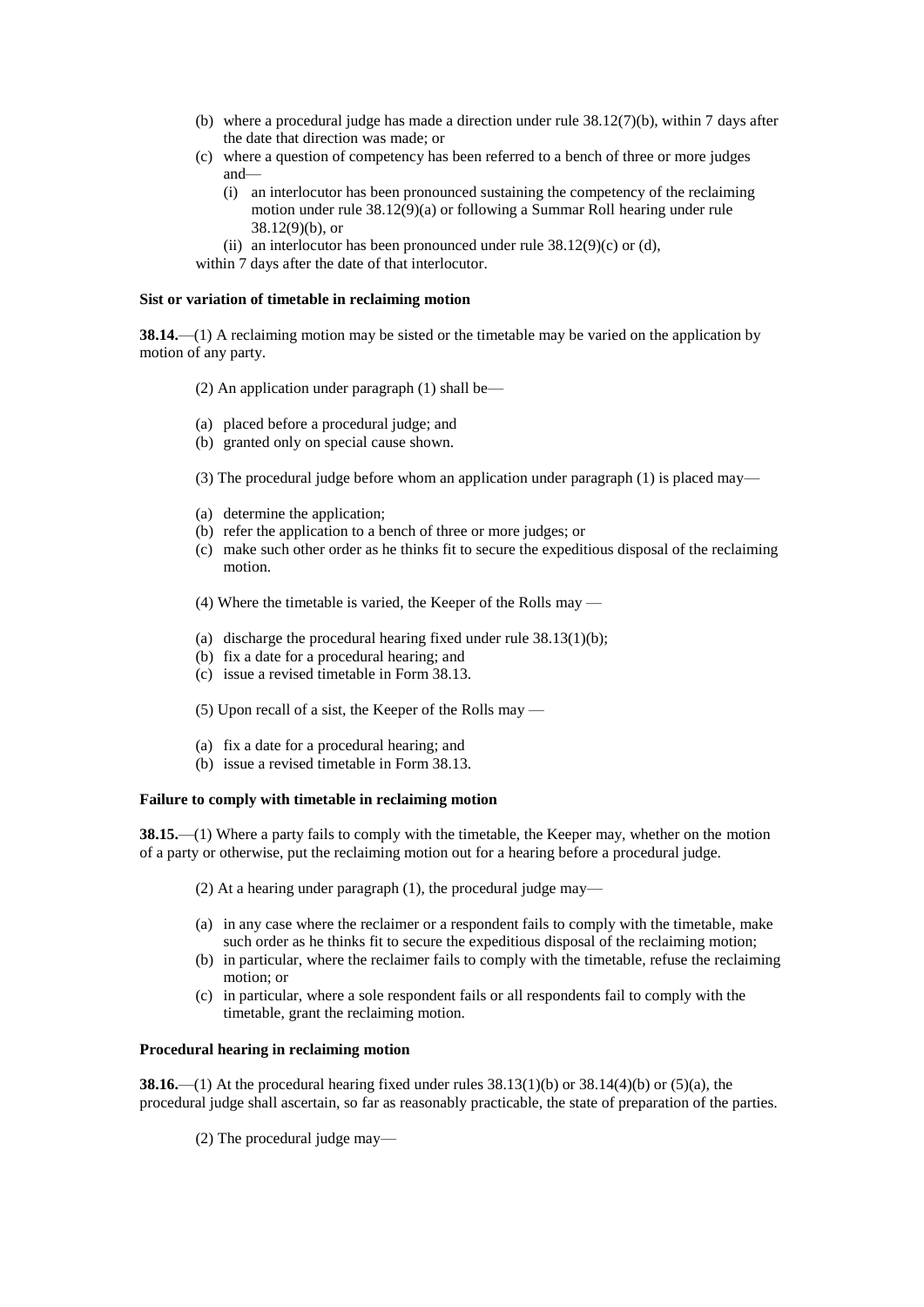- (a) appoint the reclaiming motion to the Summar Roll for a hearing and allocate a date and time for that hearing;
- (b) appoint the reclaiming motion to the Single Bills for a hearing and allocate a date and time for that hearing; or
- (c) make such other order as he thinks fit to secure the expeditious disposal of the reclaiming motion.

(3) Where this paragraph applies the procedural judge is to make an order under paragraph (2)(c) appointing the reclaiming motion to be determined in chambers without appearance unless satisfied that cause exists for making some other order.

(4) Paragraph (3) applies where—

- (a) the interlocutor reclaimed against is an interlocutor disposing of an application for a protective expenses order under Chapter 58A of these Rules; and
- (b) the grounds of appeal do not seek to submit to the review of the Inner House any other interlocutor, other than a subsequent interlocutor dealing with expenses.

#### **Amendment of pleadings in reclaiming motion**

**38.17.**—(1) Where, after a reclaiming motion has been marked, any party applies by motion to have the pleadings amended in terms of a minute of amendment and answers, he shall apply for a direction as to further procedure.

(2) Where it appears that the amendment makes a material change to the pleadings, the Inner House may recall the interlocutor of the Lord Ordinary reclaimed against and remit the cause back to the Lord Ordinary for a further hearing.

### **Grounds of appeal in reclaiming motion**

**38.18.**—(1) Grounds of appeal shall consist of brief specific numbered propositions stating the grounds on which it is proposed to submit that the reclaiming motion should be granted.

(2) On lodging grounds of appeal, the party lodging them shall—

- (a) lodge three copies of them in process; and
- (b) send a copy of them to every other party.

(3) A party who has lodged grounds of appeal or answers to the grounds of appeal may apply by motion to amend the grounds or answers, on cause shown.

(4) An application under paragraph (3) shall include any necessary application under rule 38.14(1) (sist or variation of timetable).

### **Lodging of appendices in reclaiming motion**

**38.19.**—(1) Where, in a reclaiming motion, the reclaimer considers that it is not necessary to lodge an appendix to the reclaiming print, the reclaimer shall, by the relevant date specified in the timetable—

- (a) give written intimation of that fact to the Deputy Principal Clerk; and
- (b) send a copy of that intimation to each respondent.

(2) Where the reclaimer provides intimation under paragraph (1), a respondent may apply to a procedural judge, by motion, for an order requiring the reclaimer to lodge an appendix.

(3) An application under paragraph (2) shall include specification of the documents that the respondent seeks to have included in the appendix.